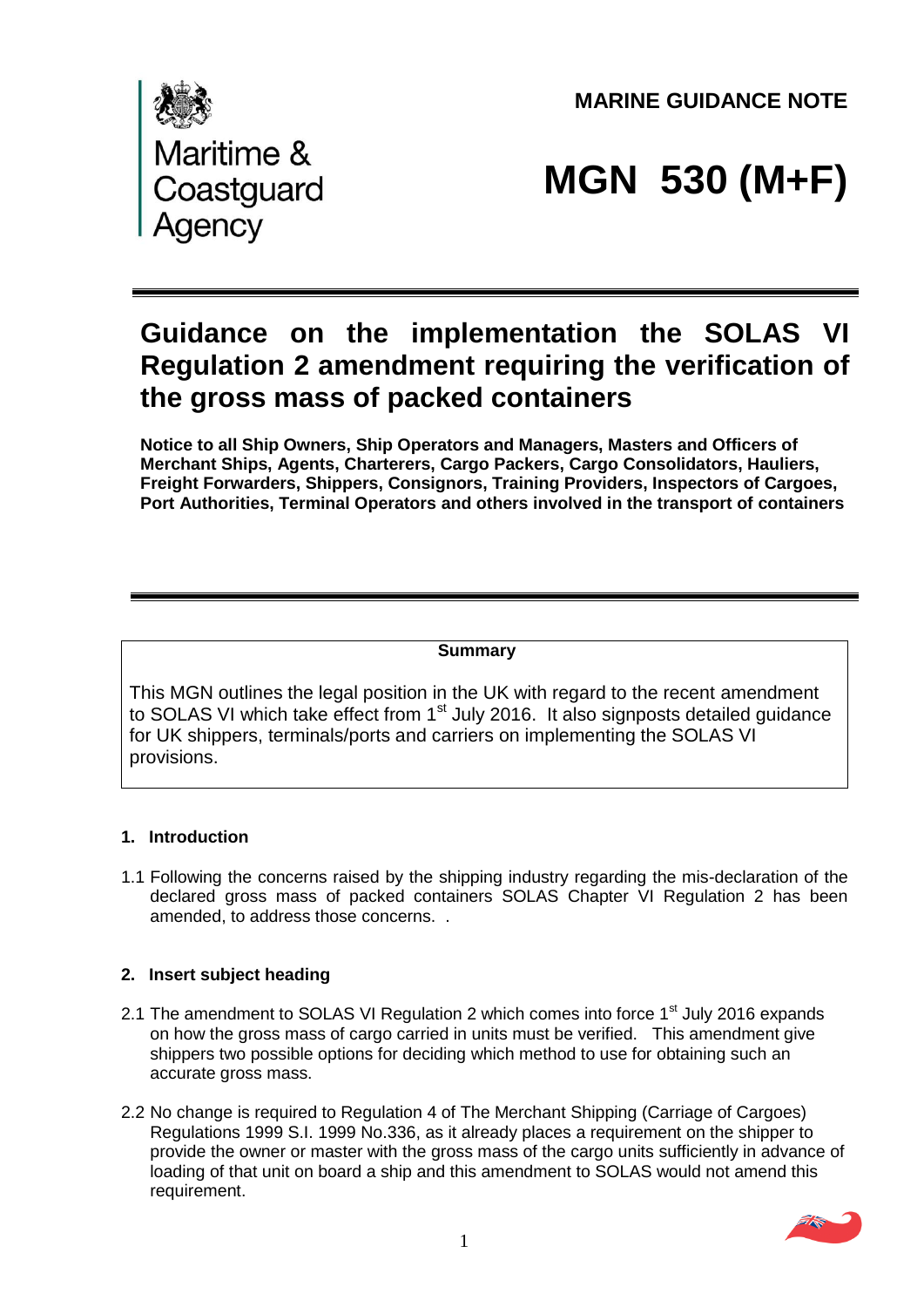2.3 The document annexed to this MGN gives detailed advice on how UK shippers, ports/terminals and carriers can meet their responsibilities under this SOLAS amendment.

#### **More Information**

| <b>Environmental Policy</b>                |                                                                    |                   |
|--------------------------------------------|--------------------------------------------------------------------|-------------------|
| Maritime and Coastguard Agency             |                                                                    |                   |
| Bay 2/29                                   |                                                                    |                   |
| <b>Spring Place</b><br>105 Commercial Road |                                                                    |                   |
| Southampton                                |                                                                    |                   |
| SO <sub>15</sub> 1EG                       |                                                                    |                   |
| Tel:                                       | +44 (0) 23 8032 9141                                               |                   |
| Fax :                                      | +44 (0) 23 8032 9204                                               |                   |
| e-mail:                                    | dangerous.goods@mcga.gov.uk                                        |                   |
| General Inquiries:                         | infoline@mcga.gov.uk                                               |                   |
| Website Address:                           | www.gov.uk/government/organisations/maritime-and-coastguard-agency |                   |
|                                            |                                                                    |                   |
| File Ref:                                  | Insert MCA File Reference                                          |                   |
| Published:                                 | Printers to Insert [Month Year]                                    | 50                |
|                                            | Please note that all addresses and                                 | MANAGEMENT<br>SGS |
|                                            | telephone numbers are correct at time of publishing                | 005               |
|                                            |                                                                    |                   |

© Crown Copyright 2015.

# *Safer Lives, Safer Ships, Cleaner Seas.*

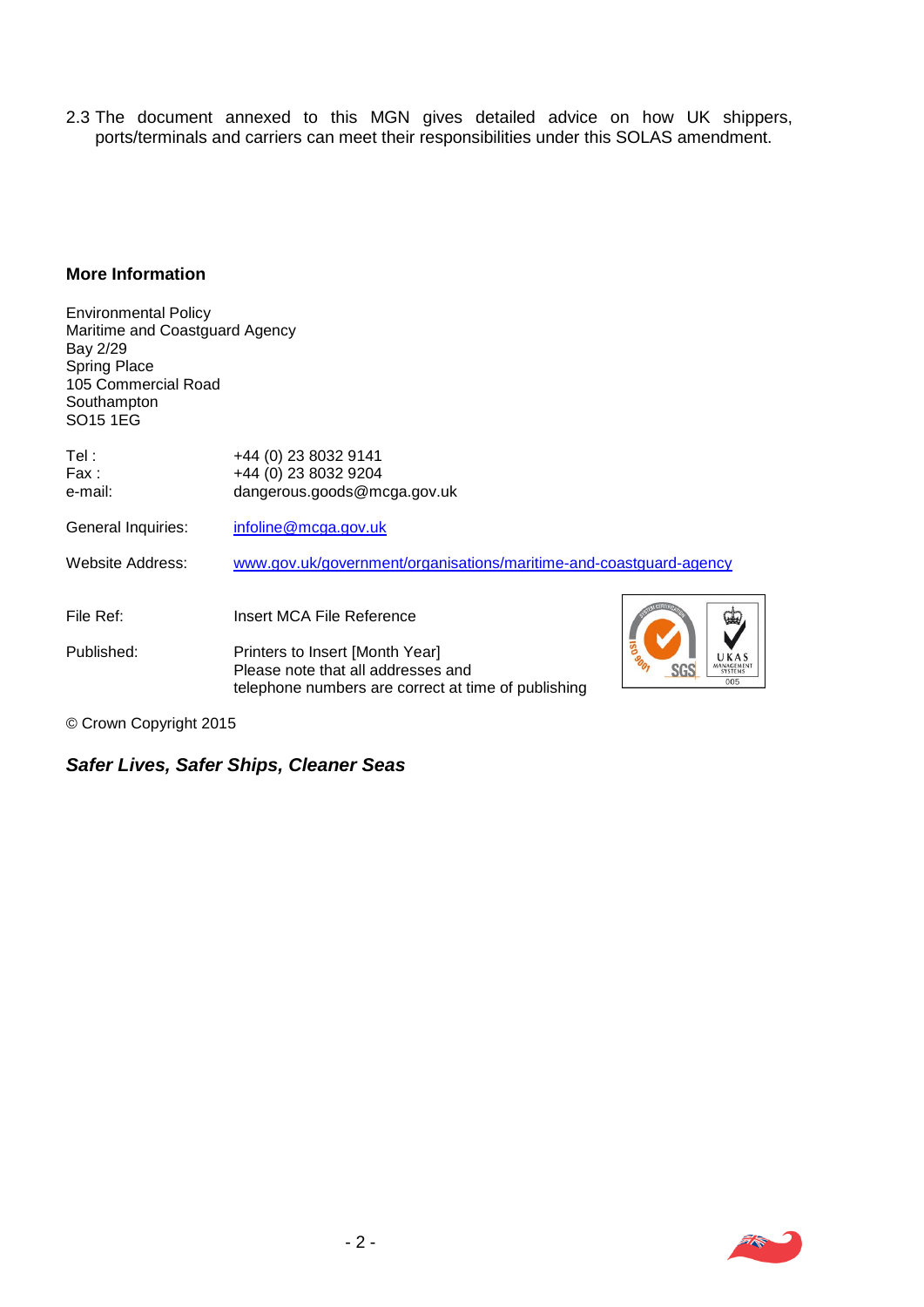# **Annex to MGN530**

# **United Kingdom guidelines on Container gross mass (weight) verification**

# **Summary**

This document outlines the UK guidelines for the implementation of the mandatory amendments to the International Convention for the Safety of Life at Sea (SOLAS) Chapter VI, Part A, Regulation 2 - Cargo information which were adopted November 2014. The SOLAS amendment places a requirement on the shipper of packed containers to verify and provide the container's gross mass to the carrier<sup>1</sup> and terminal representative prior to it being loaded onto a ship.

# **Contents**

| $\mathbf{1}$   | Introduction                                                         | Page | 2              |
|----------------|----------------------------------------------------------------------|------|----------------|
| $\overline{2}$ | Definitions                                                          | Page | $\overline{2}$ |
| 3              | Scope                                                                | Page | 2              |
| $\overline{4}$ | <b>Main Principles</b>                                               | Page | 3              |
| 5              | Methods for obtaining the verified gross mass of a packed container  | Page | 3              |
| 6              | Documentation                                                        | Page | 4              |
| 7.             | Information flow within the supply chain – shipper-carrier interface | Page | 5              |
| 8              | Discrepancies in gross mass                                          | Page | 5              |
| 9              | Containers exceeding their maximum gross mass                        | Page | 5              |
| 10             | <b>Empty containers</b>                                              | Page | $\mathfrak{S}$ |
| 11             | Contingencies for containers received without a verified gross mass  | Page | $\mathfrak{S}$ |
| 12             | Reporting of non-compliances                                         | Page | 5              |
| 13             | Enforcement                                                          | Page | 6              |

#### **List of Annexes**

1

- Annex 2 Method 2 Application Process to MCA
- Annex 3 Methods for obtaining the verified gross mass Certification and Approval Procedures
- Annex 4 Miscellaneous including Case studies

<sup>&</sup>lt;sup>1</sup> 'Carrier' is used as a term to cover the 'master or his representative' as in SOLAS Chapter VI regulation 2

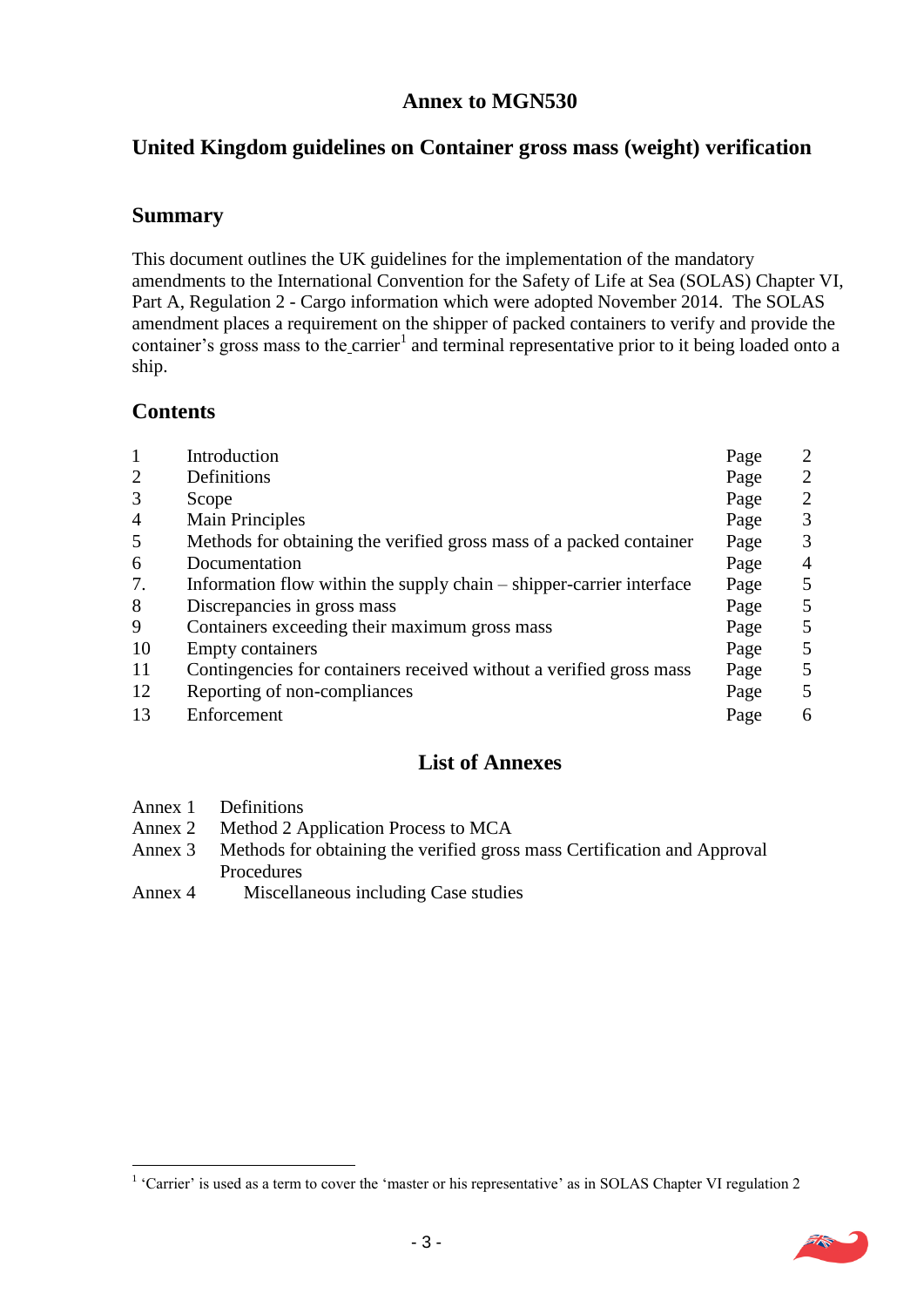#### **1 Introduction**

1.1 As a result of incidents, published reports and concerns from carriers and others within the transport supply chain, the International Maritime Organization (IMO) has recognised and discussed the problems associated with freight containers, structural issues<sup>2</sup>, packing<sup>3</sup>, their packed gross mass (mis-declared cargo weights) and how they are secured on to the ship, for over seven years. Following the discussions at previous IMO sub-committees involving many governments and industry organisations, in November 2014 the IMO's Maritime Safety Committee meeting (MSC 94) adopted the changes to the Safety of Life at Sea (SOLAS) Convention Chapter VI Regulation  $2 -$  Cargo information<sup>4</sup> regarding a mandatory container gross mass verification together with associated guidelines published as MSC.1/Circ. 1475<sup>5</sup>. It should be noted both the SOLAS text and the Guidelines were produced as a result of open discussions, based on proposals agreed between both governments and trade bodies to address the recognised and documented safety issues whilst minimising the impact on participants within the supply chain.

1.2 The effect on the supply chain is that the verification of the gross mass of containers will be required before packed containers are placed aboard ships, see paragraph 3 Scope. The supply chain is a complex and dynamic system consisting of a number of different companies that work in succession to produce, transport and deliver goods from the supplier to the customer. To ensure compliance with these SOLAS provisions, participants within the supply chain should agree amongst themselves the processes necessary to ensure that the weights are available prior to the packed container being loaded aboard the ship. .

1.3 The SOLAS provisions were adopted in November 2014 and will enter in to force date on 1st July 2016, the intervening period should be considered to be the transition period.

1.4 These Guidelines have been drafted following discussions between the relevant UK trade bodies together with the Department for Transport (DfT), the Office of Rail Regulation (ORR), the Health & Safety Executive (HSE), the Driver & Vehicle Standards Agency (DVSA) and the Maritime & Coastguard Agency (MCA) and form the basis of UK industry and Government advice on implementing the provisions of SOLAS. The Guidelines also identify elements of a non-regulatory nature which those with differing commercial roles and activities within the transport supply chain may need to consider.

#### **2 Definitions**

It is important to ensure consistency to use the definitions as used in MSC 1/Circ.1475 which are reproduced in Annex 1.



 $\overline{a}$ <sup>2</sup> Resolution MSC. 355(92) [http://www.imo.org/KnowledgeCentre/IndexofIMOResolutions/Pages/Maritime-](http://www.imo.org/KnowledgeCentre/IndexofIMOResolutions/Pages/Maritime-Safety-Committee-(MSC).aspx)

[Safety-Committee-\(MSC\).aspx](http://www.imo.org/KnowledgeCentre/IndexofIMOResolutions/Pages/Maritime-Safety-Committee-(MSC).aspx) 3 ILO/IMO/UNECE CTU Code<http://www.unece.org/trans/wp24/guidelinespackingctus/intro.html>

<sup>4</sup> SOLAS text see Annex 4

<sup>5</sup> MSC 1/Circ.1475 <http://www.imo.org/OurWork/Circulars/Pages/IMODOCS.aspx>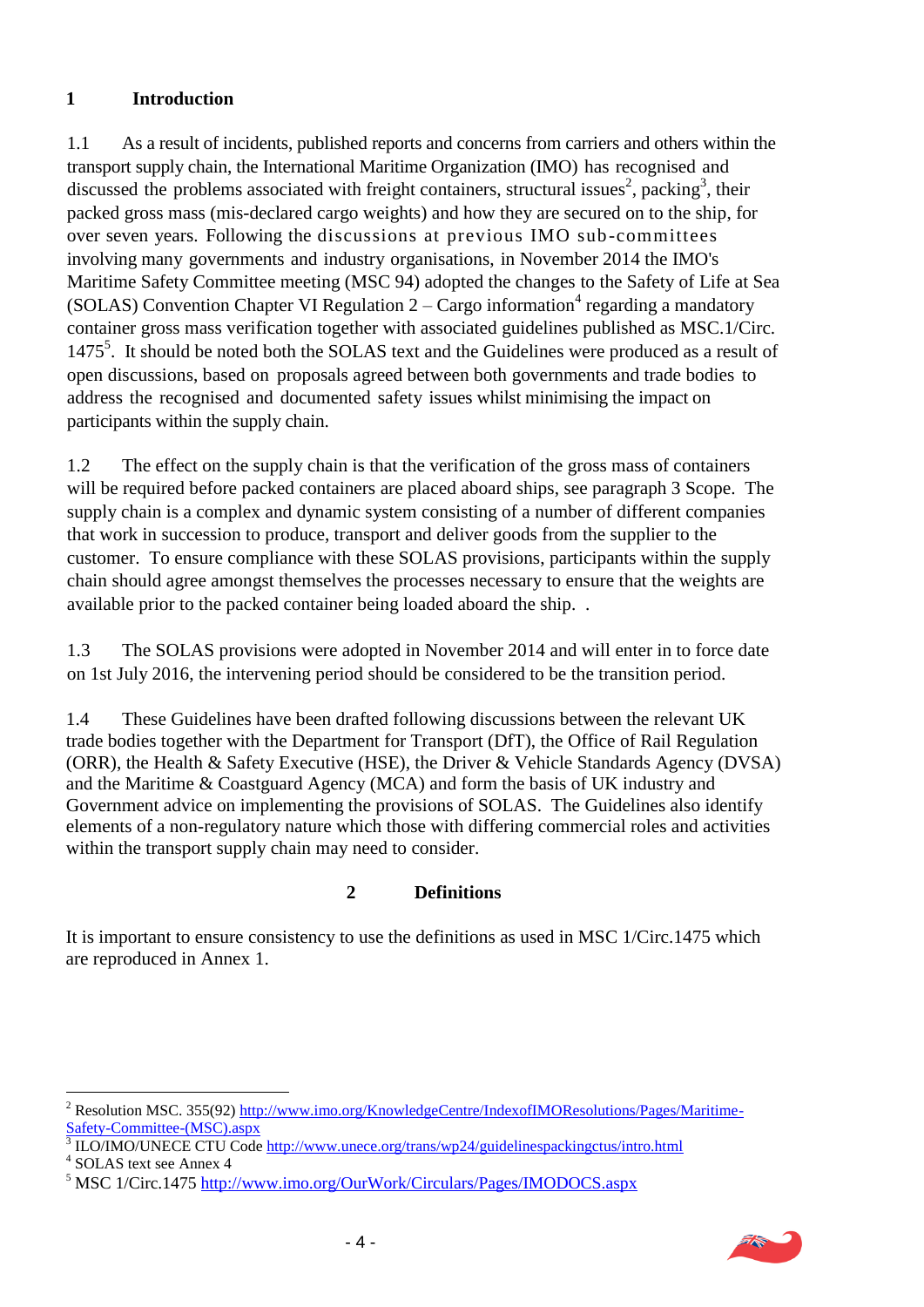# **3 Scope**

3.1 Unless specified in paragraph 3.2, the SOLAS requirements to verify the gross mass of a packed container apply to all containers to which the CSC applies, and which are to be stowed onto any ship and are given force of law through the Statutory Instruments 1999 No. 336 the Merchant Shipping (Carriage of Cargoes) Regulations 1999. These guidelines apply in relation to export consignments from the UK; the gross mass of inbound containers will have either been verified in the country of loading or through prior agreement between shipper and carrier.

3.2 The provisions of SOLAS Chapter VI, Part A, Regulation 2 do not apply to:

(i) A packed container on a chassis or trailer to be driven on a ro-ro ship which engaged on short international voyages<sup>6</sup>.

(ii) Cargo items tendered by a shipper to the master for packing into a container already on board the ship.

(iii) "Offshore containers" to which the CSC, according to the *Guidelines for the approval of offshore containers handled in open seas* (MSC/Circ.860) and the *Revised recommendations on harmonized interpretation and implementation of the International Convention for Safe Containers, 1972, as amended* (CSC.1/Circ.138/Rev.1), does not apply.

3.3 Where the application of a trade provision is specified in a contract of sale and there is any conflict between the trade provision and SOLAS, SOLAS takes precedence.

# **4 Main principles**

4.1 The responsibility for obtaining and documenting the verified gross mass of a packed container lies with the shipper.

4.2 A container packed with packages and cargo items should not be loaded onto a ship to which the SOLAS regulations apply unless the master or his representative and the terminal representative have obtained, in advance of vessel loading, the verified actual gross mass of the container.

4.3 The purpose of this SOLAS regulation is to obtain an accurate gross mass of packed containers that are moved through the supply chain prior loading aboard the ship.

#### **5 Methods for obtaining the verified gross mass of a packed container**

5.1 The SOLAS regulations prescribe two methods by which the shipper may obtain the verified gross mass of a packed container which will be referred to as "Method 1" and "Method 2" in this document.

#### 5.1.1 Method 1:

<u>.</u>

Weighing the packed container using calibrated and certified weighing equipment (e.g. weighbridges, load cell sensing technologies etc) (see Annex 3)

<sup>&</sup>lt;sup>6</sup> SOLAS regulation III/2 defines "short international voyage" as an international voyage in the course of which a ship is not more than 200 miles from a port or place in which the passengers and crew could be placed in safety, and which does not exceed 600 miles in length between the last port of call in the country in which the voyage begins and the final port of destination.

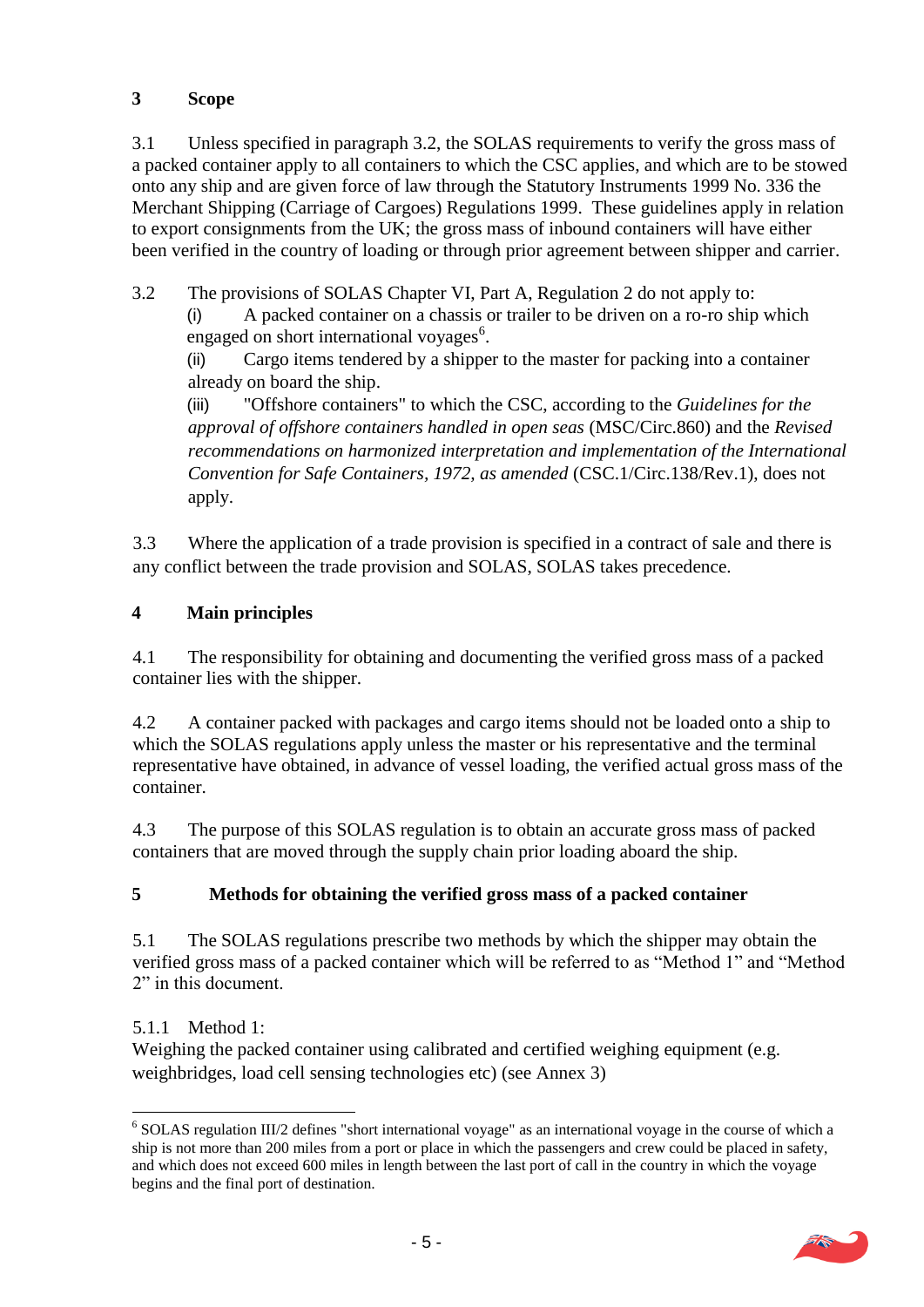# 5.1.2 Method2:

Weighing all packages and cargo items, including the mass of pallets, dunnage and other securing material to be packed in the container and adding the tare mass of the container to the sum of the single masses, using a certified method approved by the UK competent authority, that is the Maritime and Coastguard Agency (MCA) or its authorised body<sup>7</sup>.

5.2 It should be noted that for certain types of cargo items (e.g. scrap metal, unbagged grain and other cargo in bulk) it would be inappropriate and impractical to use Method 2 (see 5.5 below).

5.3 Notwithstanding, the requirements of the CTU Code in relation to load distribution should also be followed.

# **5.4 Approval process for shippers wishing to use Method 2**

5.4.1 In order to use "Method 2" SOLAS requires that the MCA has to approve the certified method used by that shipper. Recognising that shippers use differing methods of work and management systems the routes to obtaining approval are:-

- 1. Businesses holding an accredited Quality Management System (such as ISO 9001 or ISO 28000) or Authorised Economic Operator (AEO) type "S" or "F", which include documented procedures to satisfy the weighing requirement, will be deemed to have demonstrated their competence to use Method 2. The shipper will be required to submit the relevant procedures along with a copy of the any certificates to the MCA
- 2. Companies not accredited to one of the above but operating a company management system including Enterprise Resource Planning (ERP), for example SAP, can be approved by the MCA, after checking electronic or documentary submissions
- 3. Other auditing schemes as approved by the MCA

5.4.2 The actual accreditation process is detailed in Annex 2: and guideline weighing processes are contained within Annex 3.

5.4.3 Companies which successfully become authorised to use Method 2 will be registered on to a UK database, overseen by the MCA. The database will be accessible to approved shippers and to both carriers (shipping lines) and port/terminal operators in order that, if they wish to or suspect a discrepancy exists, it may be confirmed, that particular containers are being presented by companies certified under Method 2, as required,.

5.5 It should be noted that certain types of cargo items (e.g. scrap metal, unbagged grain, and other cargo in bulk) do not easily lend themselves to individual weighing of the items to be packed in the container. In such cases, the usage of Method 2 would be inappropriate and impractical, and Method 1 should be used instead.

#### **6 Documentation**

6.1 The SOLAS regulations require the shipper to verify the gross mass of the packed container using Method 1 or Method 2 and to communicate the verified gross mass in a

 $\overline{a}$  $<sup>7</sup>$  In the context of Method 2 issues, any reference to MCA is taken to mean MCA or its authorised body</sup>

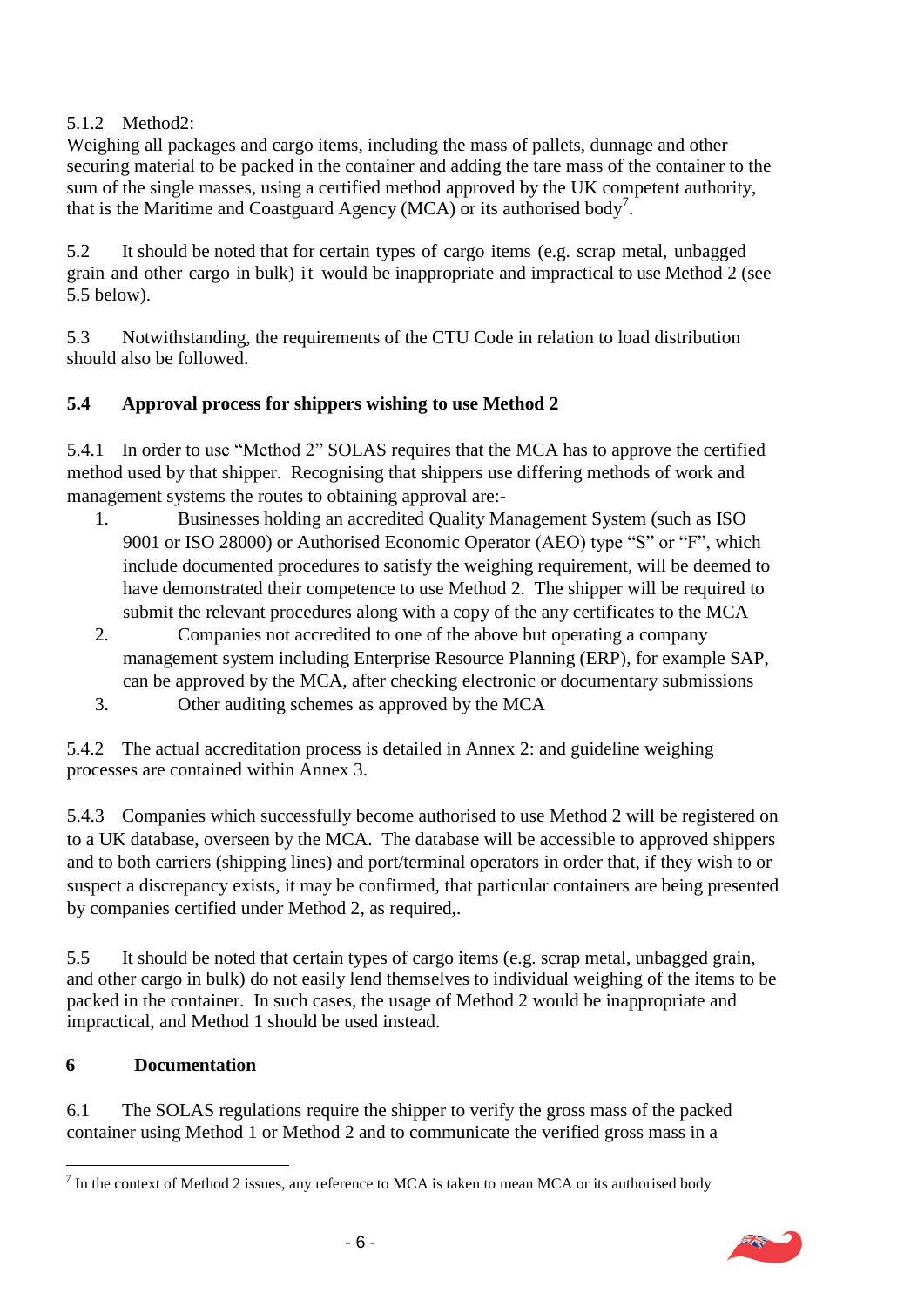shipping document. This document can be part of the shipping instructions to the shipping company or a separate communication (e.g. a declaration including a weight certificate produced by a weigh station utilising calibrated and certified equipment on the route between the shipper's origin and the port terminal or in the case of Method 2 the shipper's approval number must be included). In either case, the document should clearly highlight that the gross mass provided is the "verified gross mass". If appropriate, EDI methods can also be used.

6.2 Irrespective of its form, the document declaring the verified gross mass of the packed container should be signed by a person duly authorised by the shipper. The signature may be an electronic signature or may be replaced by the name in capitals of the person authorised to sign it.

# **7. Information flow within the supply chain – shipper-carrier interface**

7.1 The SOLAS text is clear in assigning shippers' and carriers' responsibilities and the role of the terminal. The shipper is responsible for providing a "verified gross mass" to the carrier or their terminal representative, regardless of who actually packs the container. Much complexity exists in the modern supply chain and the process of information flow within the supply chain could be considered to be elements of a non-regulatory nature and they have been included to highlight issues which companies may need to consider, these elements are given in paragraphs 8, 9, 10 and 11.

7.2 In order to ensure the smooth flow of cargo it is essential that information is provided to other parties as early as possible. How this is achieved will be for the relevant parties in the supply chain involved in moving goods to determine. SOLAS requires that the information is submitted sufficiently in advance to be used in the preparation of the ship stowage plan. It is essential that the verified gross mass is obtained before the container is physically loaded on to a ship.

7.3 In its simplest form the information flow regarding the provision of a verified gross mass may look something like the following:-

# $SHIPPER \rightarrow SHIPPING LINE \rightarrow TERMINAL OPERATOR$

7.4 As detailed in MSC.1/Circ.1475 paragraph 5.1.2 and 5.1.3, where cargo submitted and correctly marked is tendered by one UK verified weigher to another UK verified weigher for final loading, it will not need to be re-weighed prior to packing into the container although responsibility for providing the accurate verified gross mass remains with the shipper named on the bill of lading. For the purpose of these Guidelines, the arrangement whereby a UK verified weigher does not need to re-weigh cargo submitted for final loading by another UK verified weigher is referred to as the 'handshake' principle

#### **8 Discrepancies in gross mass**

8 1 Any discrepancy between a packed container's gross mass declared prior to verification and its verified gross mass should be resolved by use of the verified gross mass.

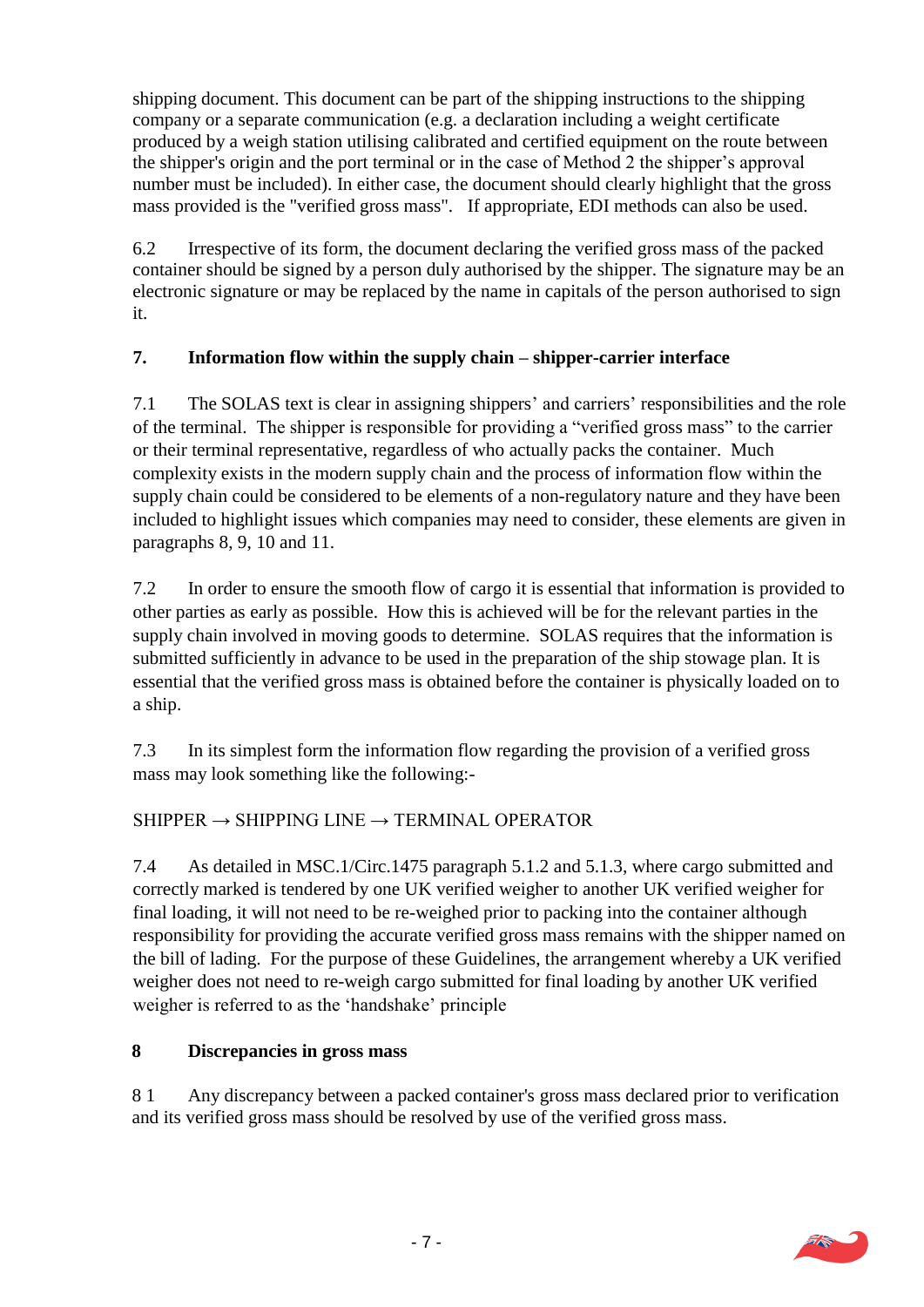8.2 If a packed container is weighed at the port terminal facility, that is the gross mass that should be used for ship stow planning.

8.3 In circumstances where a packed container is not weighed at the port terminal facility but the port terminal facility nevertheless identifies that a discrepancy exists regarding the verified gross mass as declared or provided to it, the port terminal facility and the carrier should agree on the steps to be taken to confirm the verified gross mass of the packed container.

8.4 Paragraphs 8.1, 8.2 and 8.3 highlight that the importance of communication between the parties is key and it has to become routine. Carriers should provide cut-off times for ship stowage planning to assist the shipper in ensuring that the verification of the container gross mass and transport to the terminal/port is carried out within the required time frame to avoid the consequences of discrepancies in gross mass, such as not being loaded onto the ship or the ship having to carry out a re-stow. How the information is documented and passed down the line is subject to commercial agreements between the parties and is not a regulatory issue.

#### **9 Containers exceeding their maximum gross mass**

9.1 SOLAS regulation VI/5 requires that a container is not packed to more than the maximum gross mass indicated on the Safety Approval Plate under the International Convention for Safe Containers (CSC), as amended. A container with a gross mass exceeding its maximum permitted gross mass may not be loaded onto a ship.

9.2 All parties are encouraged to consider how such non-compliances are identified and rectified.

# **10 Empty containers**

10.1 Shippers and operators of empty containers are encouraged to have practices and arrangements in place to ensure that they are empty. The tare weight will visually appear on the container in accordance with the International Organization for Standardization (ISO) standard for container marking and identification and it should be used in such cases.

# **11 Contingencies for containers received without a verified gross mass**

11.1 Under SOLAS no container without a verified gross mass may be loaded onto a ship. It is for individual carriers and port operators to devise operational procedures to ensure that this regulatory requirement is complied with on all occasions.

11.2 Carriers and Terminal operators should have sufficient documented procedures to demonstrate the manner in which they will be able to achieve this requirement.

# **12 Reporting of non-compliances**

12.1 Any incidence of a mis-declaration of the gross mass of a container arising from the scenarios outlined in paragraphs 8, 9 and 11 and identified by anyone in the supply chain, should be notified to the MCA. See paragraph 13 for the possible enforcement actions. Such incidents may result in the withdrawal of a company's "Method 2" approval from the MCA. See Annex 4 for reporting information

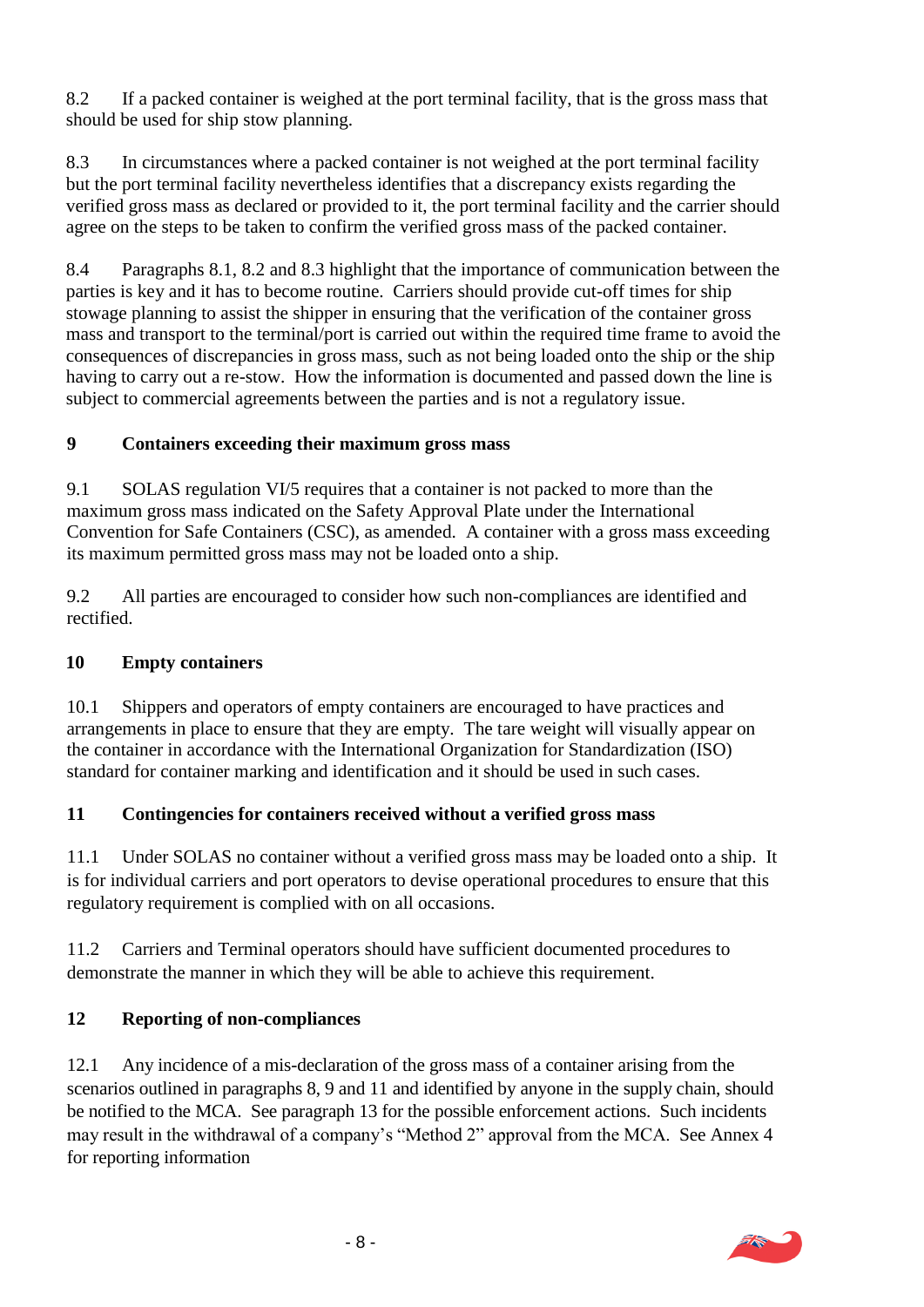*Note*: The MCA does not intervene in commercial matters which may arise from non-regulatory issues highlighted in paragraph 7.

#### **13 Enforcement**

13.1 It is anticipated that Regulators and other authorised cargo inspectors will use an enforcement threshold  $\pm 5\%$  of the verified gross mass of the container. However, this will be used on a case by case basis.

13.2 Businesses taking advantage of the facilitation offered by Method 2 will be required to ensure that the expected levels of compliance are met, proper records kept and that these are made available on request by the MCA.

13.3 Should a business fail to meet the expected standard of an accredited company, the MCA may suspend or revoke the verification agreement thereby prohibiting the company from taking advantage of the Method 2 weighing process until any identified deficiencies have been rectified. Should this occur, further guidance on the requirements to be met by businesses seeking to use Method 2 should be obtained from the MCA.

13.4 The penalties take two forms and these are explained below.

- 1. Commercial Repacking costs, administration fees for amending documents, demurrage charges etc.
- 2. Regulatory imposed by the MCA based upon statute which in this case are the Merchant Shipping (Carriage of Cargoes) Regulations 1999, as amended: Regulation 13 (1) A person guilty of an offence under Part II (General Provisions, Cargo information), III or IV of these Regulations shall be liable on summary conviction to a fine not exceeding the statutory maximum or, on conviction on indictment, to imprisonment for a term not exceeding two years or a fine or both.

13.5 In the event of an incident or an issue with a container stow as part of Port State Control or an investigation by the Regulator, the carrier and/or their terminal representative should be able to demonstrate that they have systems in place to ensure prior to the loading of packed containers that they have the verified gross mass for each container and that any changes in the container gross mass notified between pre-booking and loading aboard a ship are managed.

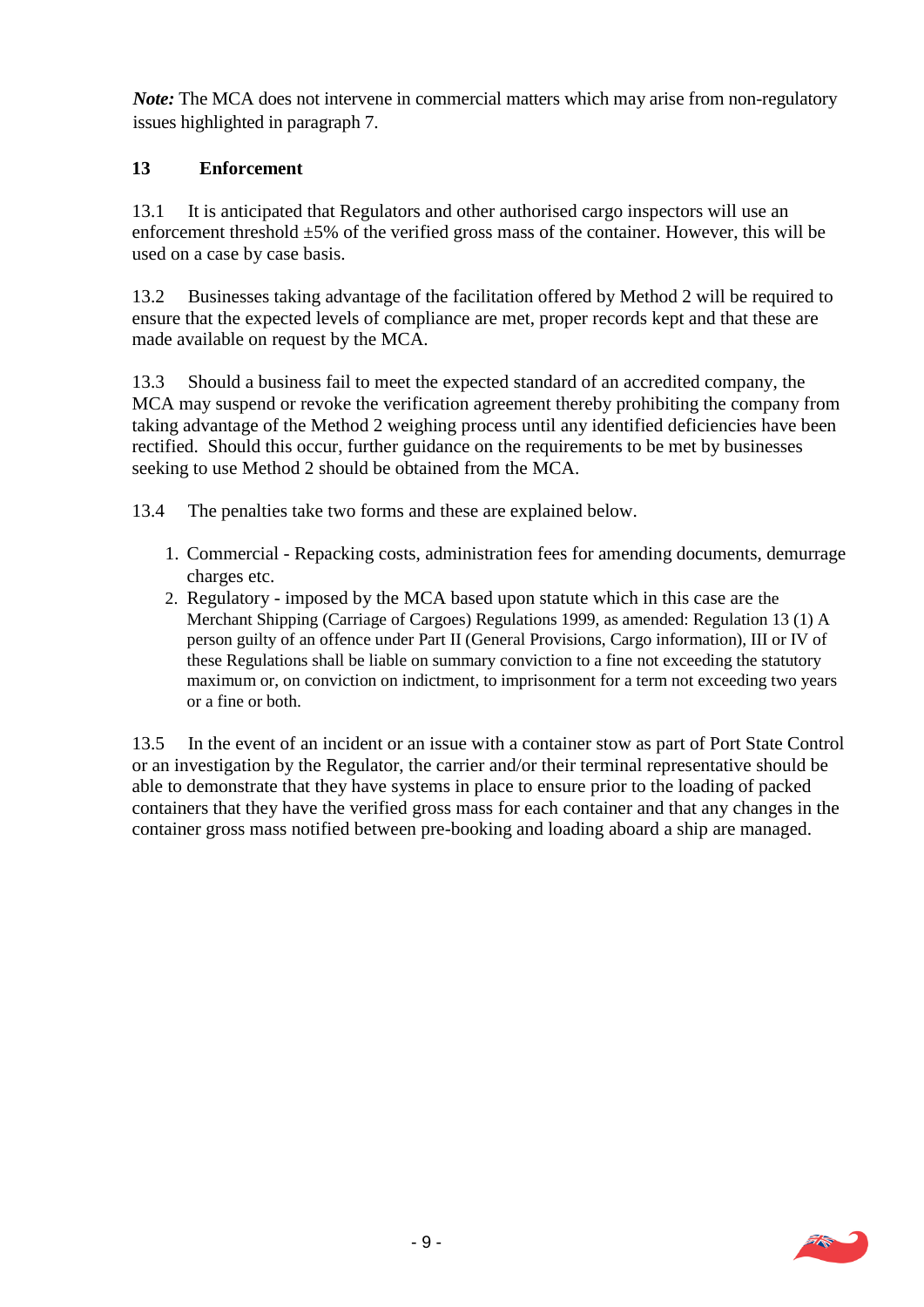#### **Annex 1- Definitions**

For the purpose of these Guidelines:

*A1.1 Administration* means the Government of the State whose flag the ship is entitled to fly.

*A1.2 Calibrated and certified equipment* means a scale, weighbridge, lifting equipment or any other device, capable of determining the actual gross mass of a packed container or of packages and cargo items, pallets, dunnage and other packing and securing material, that meets the accuracy standards and requirements of the State in which the equipment is being used.

*A1.3 Cargo items* has the same general meaning as the term "cargo" in the International Convention for Safe Containers, 1972, as amended (hereinafter referred to as "the CSC"), and means any goods, wares, merchandise, liquids, gases, solids and articles of every kind whatsoever carried in containers pursuant to a contract of carriage. However, ship's equipment and ship's supplies<sup>8</sup>, including ship's spare parts and stores, carried in containers are not regarded as cargo.

A*1.4 Carrier* The party who, in a contract of carriage, undertakes to perform or to procure the performance of carriage by sea.

*A1.5 Container* has the same meaning as the term "container" in the CSC and means an article of transport equipment:

- (a) of a permanent character and accordingly strong enough to be suitable for repeated use;
- (b) specially designed to facilitate the transport of goods, by one or more modes of transport, without intermediate reloading;
- (c) designed to be secured and/or readily handled, having corner fittings for these purposes; and
- (d) of a size such that the area enclosed by the four outer bottom corners is either:
	- (i) at least  $14 \text{ m}^9$  (150 sq. ft.); or

 $\overline{a}$ 

(ii) at least 7  $m^2$  (75 sq. ft.) if it is fitted with top corner fittings.

*A1.6 Contract of carriage* means a contract in which a shipping company, against the payment of freight, undertakes to carry goods from one place to another. The contract may take the form of, or be evidenced by a document such as sea waybill, a bill of lading, or multi-modal transport document.

*A1.7 Gross mass* means the combined mass of a container's tare mass and the masses of all packages and cargo items, including pallets, dunnage and other packing material and securing materials packed into the container (see also *"Verified gross mass"*).

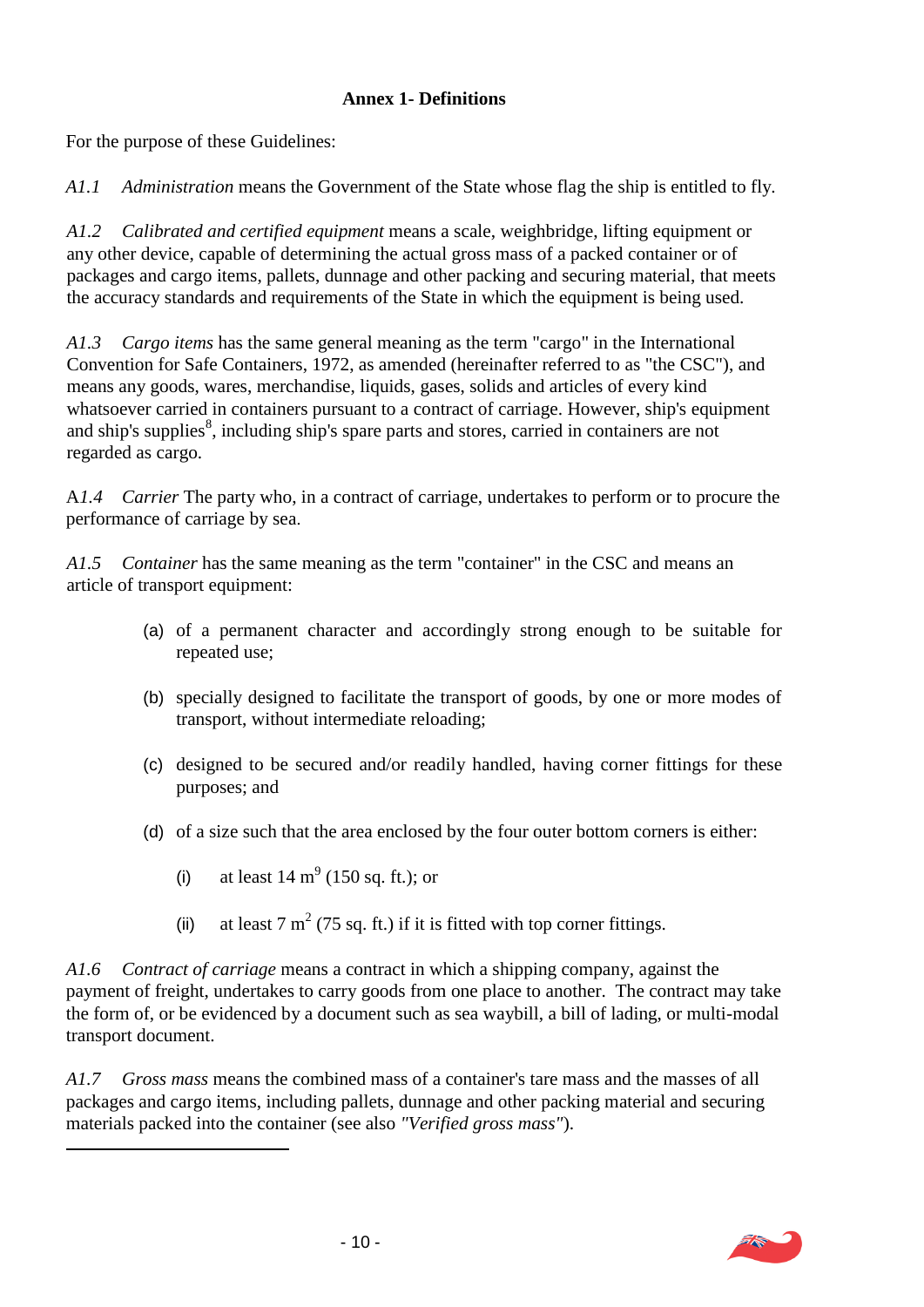*A1.8 Package* means one or more cargo items that are tied together, packed, wrapped, boxed or parcelled for transportation. Examples of packages include, but are not limited to, parcels, boxes, packets and cartons.

*A1.9 Packed container* means a container, as previously defined, loaded ("stuffed" or "filled") with liquids, gases, solids, packages and cargo items, including pallets, dunnage, and other packing material and securing materials.

*A1.10 Packing material* means any material used or for use with packages and cargo items to prevent damage, including, but not limited to, crates, packing blocks, drums, cases, boxes, barrels, and skids. Excluded from the definition is any material within individual sealed packages to protect the cargo item(s) inside the package.

*A1.11 Securing material* means all dunnage, lashing and other equipment used to block, brace, and secure packed cargo items in a container.

*A1.12 Ship* means any vessel to which SOLAS chapter VI applies. Excluded from this definition are roll-on/roll-off (ro-ro) ships engaged on short international voyages<sup>2</sup> where the containers are carried on a chassis or trailer and are loaded and unloaded by being driven on and off such a ship.

*A1.13 Shipper* means a legal entity or person named on the bill of lading or sea waybill or equivalent multimodal transport document (e.g. "through" bill of lading) as shipper and/or who (or in whose name or on whose behalf) a contract of carriage has been concluded with a shipping company. The shipper may also be known as the sender.

*A1.14 Shipping document* means a document used by the shipper to communicate the verified gross mass of the packed container. This document can be part of the shipping instructions to the shipping company or a separate communication (e.g. a declaration including a weight certificate produced by a weigh station).

*A1.15 Tare mass* means the mass of an empty container that does not contain any packages, cargo items, pallets, dunnage, or any other packing material or securing material.

*A1.16 Terminal representative* means a person acting on behalf of a legal entity or person engaged in the business of providing wharfage, dock, stowage, warehouse, or other cargo handling services in connection with a ship.

*A1.17 Verified gross mass* means the total gross mass of a packed container as obtained by one of the methods described in paragraph 5.1 of these Guidelines. (see also *"gross mass").*

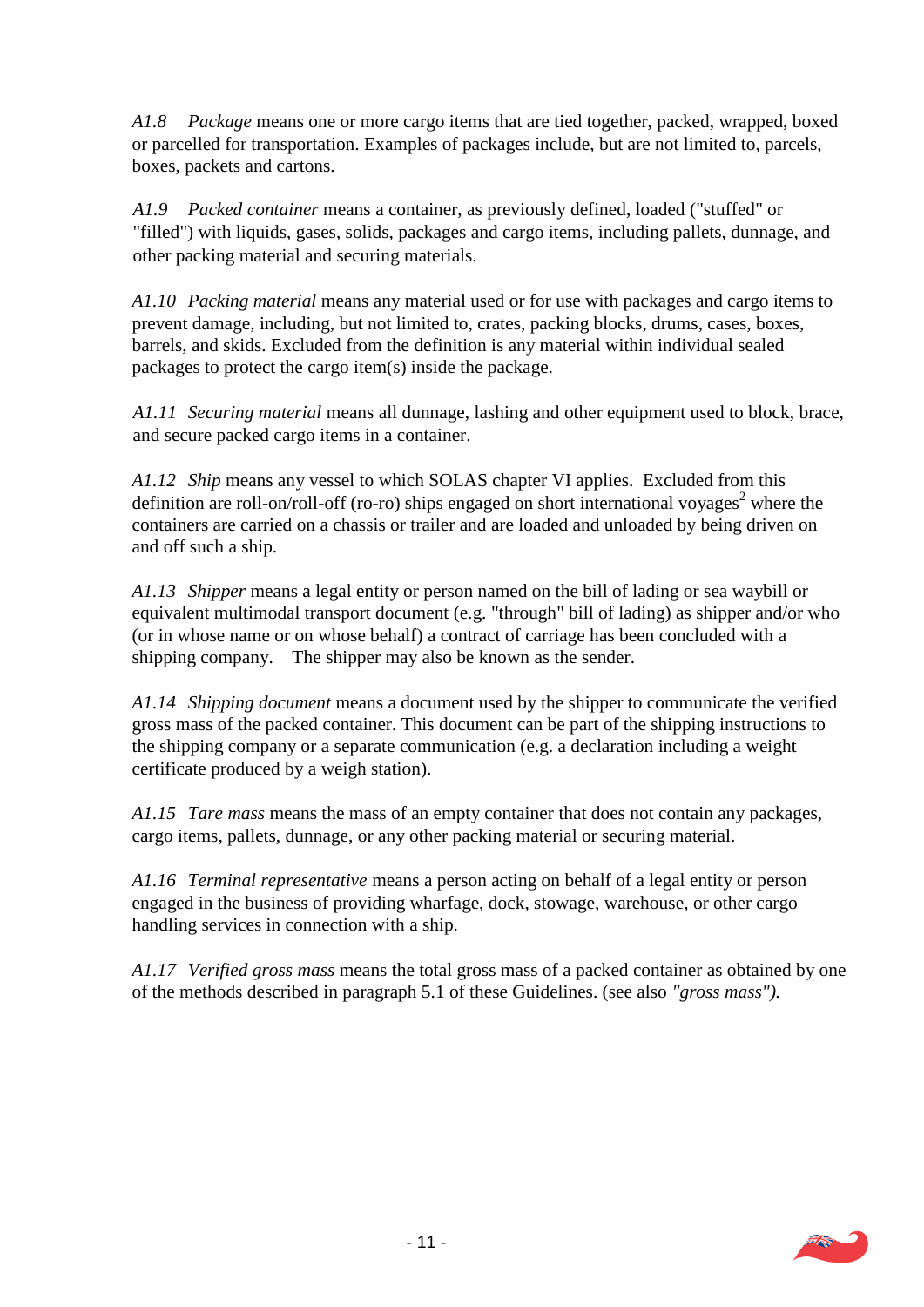#### **Annex 2-Method 2 Application Process to Maritime & Coastguard Agency (MCA)**

A2.1 The MCA is responsible for approving, through the process described below, the suitability of businesses seeking accreditation and ensuring that the process fully conforms to the requirements of SOLAS as amended.

A2.2 The process must provide / ensure a satisfactory level of security for all cargo to be packed in containers

#### **Application procedure**

A2.3 Applicants need to submit the following as part of their application:

- Full Company name and head office address
- Addresses where verified weighing will be undertaken
- Name(s) of responsible person(s) Operations Director / Logistics Personnel etc

A2.4 Additional elements of a Documented Procedure for a "Method 2" Shipper:

- Specifying / describing the weighing method to be used
- Detailing what weighing equipment is to be used as part of the documented procedure
- Equipment maintenance procedures
- Calibration procedures (including whether there are periodic internal checks)
- Discrepancy procedure
- Reporting and quarantining of faulty equipment
- Record retention
- Training
- Copy of certificates where processes are already audited as part of a Quality Management System

#### **The process**

A2.5 For those companies without audited and certified procedures, if the preliminary details supplied by the applicant are considered satisfactory, the appropriate authority conducts (or arranges that an approved third party conducts) an on-site verification of the implementation, effectiveness and auditability of the weighing measures in place.

A2.6 Following a successful verification visit the trader is considered to be an approved shipper for a period of time not exceeding 2 years and its name added to the official verification of container gross mass database administered by the MCA. The MCA (or the appointed Government department) continues its oversight of the process in order to ensure that it is updated as required and that all approved shippers maintain the level of implementation of their roles and safety responsibilities throughout the period of validity of their approval. To do so, the MCA may require the provision of information or documents and to conduct on-site inspections/spot-checks.

A2.7 For those companies with a documented and externally audited system the MCA will check the documents to ensure their compliance with the requirements of the regulations. On a

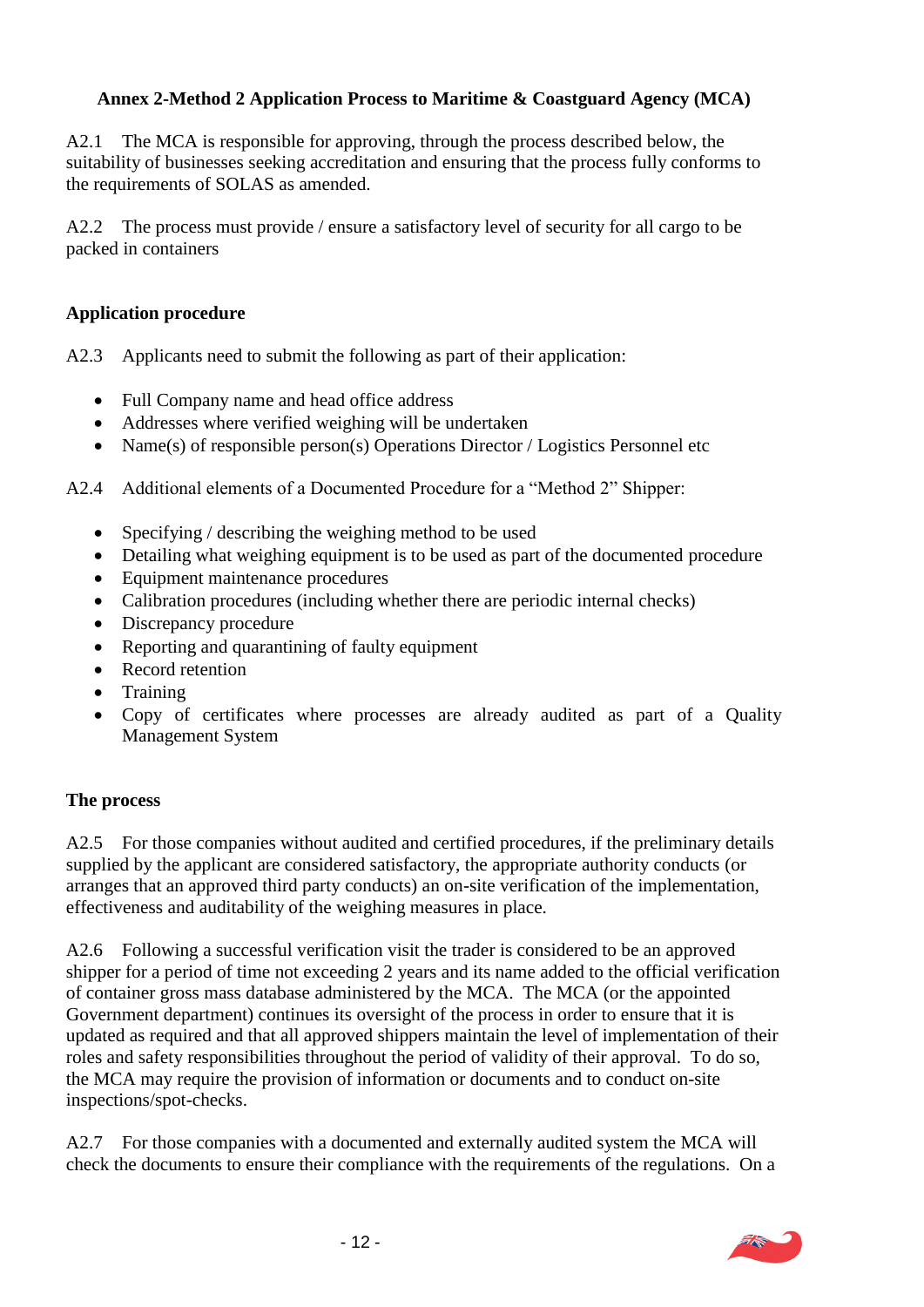risk basis the MCA will determine whether or not they believe that the procedures comply with regulatory requirements. If they meet the requirements the relevant approval will be issued. The MCA will investigate any discrepancies including conducting an audit if required.

A2.8 The MCA will issue an authorisation number to the verified shipper which will be recorded on a central database. The authorisation format will be as follows:-

- $\bullet$  1234/GB/12AA
	- o 1234-the sequential number issued by the MCA to the approved weigher
	- o GB-Country of issue
	- o 12AA Expiry date of the above approval)

A2.9 Details will be recorded on a central database administered by the MCA and access details provided to authorised parties

#### **Revocation of Approval**

A2.10 When a mis-declaration of a gross mass is notified to the MCA, the "approved" shipper will be asked to explain the non-compliance and depending on the severity or number of noncompliances the "approval" will be revoked and shipper will have to use Method 1.

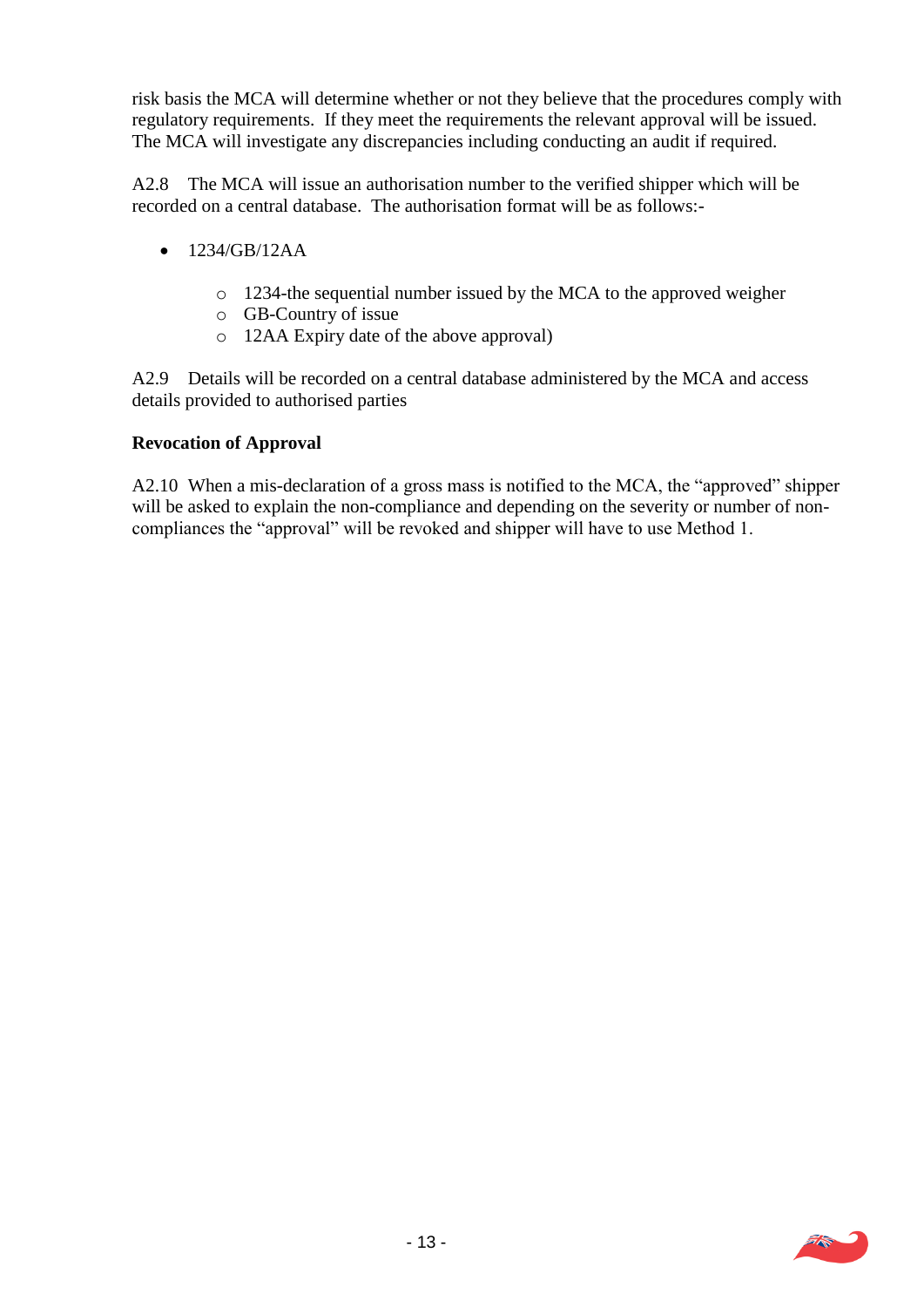#### **Annex 3 Methods for obtaining the verified gross mass of a packed container**

# **A3.1 Method 1 Weighing the packed container**

A3.1.1 The UK common standard for weighbridges is BSEN 45501, [shortly to be republished]. The EC Directive on non-automatic weighing instruments 2009/23/EC is implemented through the Non Automatic Weighing Instruments Regulations 2000 SI3236. [The Directive will be recast next year.] In the UK the Regulations are enforced by the Local Weights and Measures Authority (LWMA).

A3.1.2 In addition, for the purposes of this guidance, it will be the responsibility of the weighing instrument operator (e.g. weighbridges, load cell sensing technologies etc.) to ensure that the equipment has a documented procedure for maintenance, calibration and testing of the equipment and the associated records should be kept.

#### **A3.2 Method 2 Certification and Approval Procedures for the calculation of the verified gross mass of a packed container**

#### **A3.2.1 Introduction**

The following process methods shall be deemed acceptable to fulfil the requirements to establish a verified weight:-

- 1. the use of Enterprise Resource Planning (ERP) , Systems Applications Products (SAP) or similar management processes which are traceable and audit based
- 2. physically weighing goods on calibrated and certified equipment, in accordance with manufacturers recommended practices or appropriate EU/ISO standards
- 3. equivalent/homogenous goods with a known weight per pallet (or other transport unit) in conjunction with the use of ERP and auditability.

#### **A3.2.2 Certification and Approval of the calculated method by the MCA**

- 1. The certification of the calculation method described below will need to be undertaken subject to MCA approval of the process as detailed in Annex 2
- 2. Additional requirements may be specified by the MCA following consultation with the shipper but the MCA will accept the use of existing audit based schemes as the basis for authorising a shipper to become an approved shipper for use of Method 2.

#### **A3.2.3 Calculation of the gross mass of the packed container**

#### Step  $1$  – weight of the cargo

The weight of the cargo items to be shipped is to be obtained by adding the weight of the individual items together. In the case of bulk products the weight may be obtained from the production process, by metering through calibrated filling devices or by weighing the product.

#### Step 2 – weight of packaging

The weight of the packaging is either obtained from the manufacturer of the packaging material or based on shippers' / forwarders' data, as verified and captured in the company's ERP or similar system.

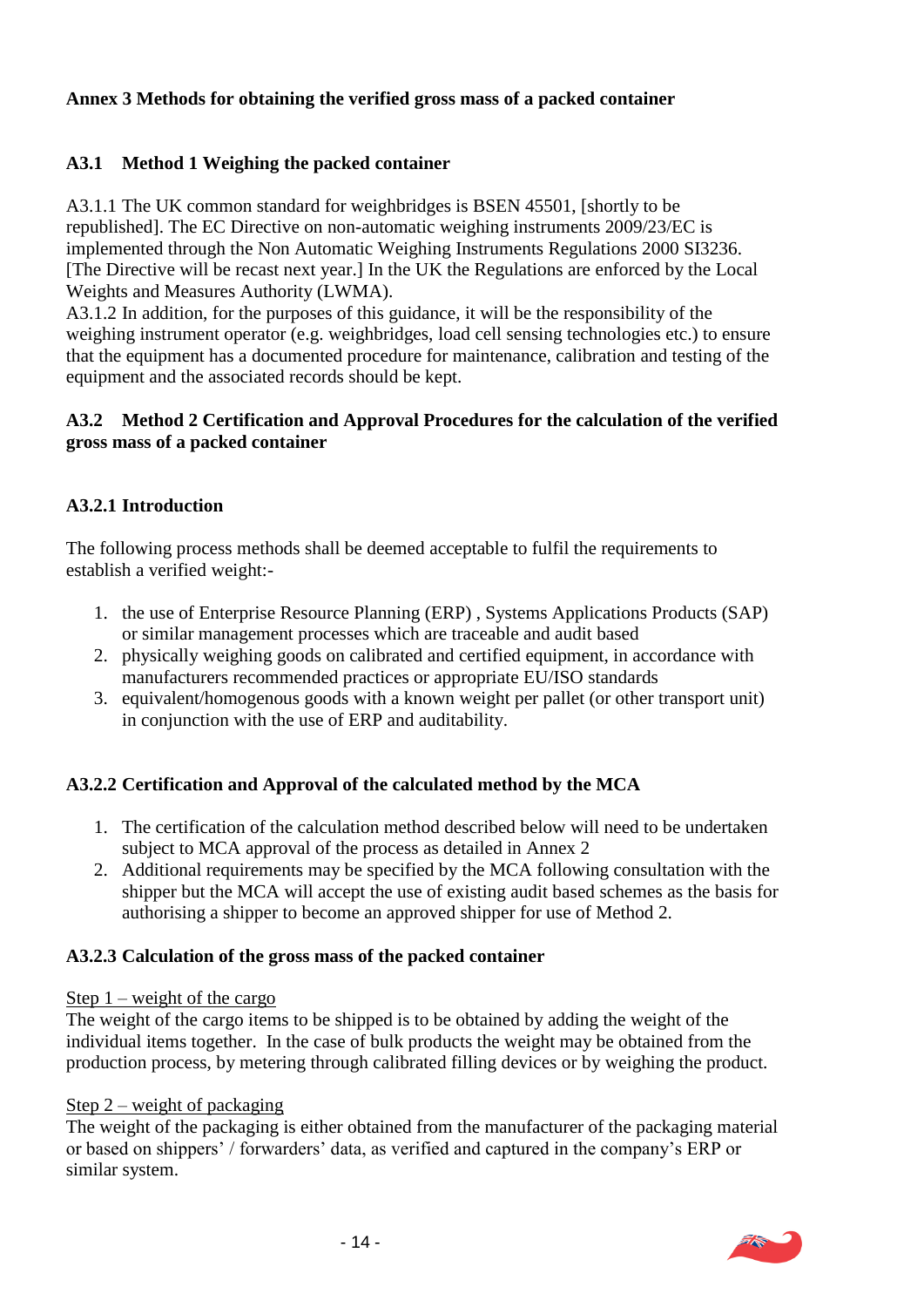Step 3 – weight of pallets, securing materials and dunnage

The weight of pallets, packing materials, securing devices such as shoring poles and dunnage is either obtained from the manufacturer, based on shippers' / forwarders' data or preferably weighed and captured in the ERP (or similar) system. In all cases it is the shipper's responsibility to consider the validity of such data.

#### Step 4 – tare weight of the empty container

The shipper should use the tare weight indicated on the container

#### Step 5 – gross weight of the loaded container

The weights obtained in steps 1 to 4 above should then be added to obtain the gross mass of the packed container.

#### **A3.2.4 Accuracy of the calculation of the verified gross mass of a packed container**

- 1. In the calculation method, the different weights that are added together to establish the sum of the gross weight are subject to variation. For example, the weight of wooden pallets, dunnage and blocking bars depends on the humidity.
- 2. All weighing devices used to determine the weight of the individual components and some minor differences in the tare of the empty container as well as cargo items contribute to these deviations.
- 3. It is recognised that there may be potential deviations in this methodology for determining the verified gross mass of a packed container and these should be documented and addressed as part of the shipper's management procedures.
- 4. Notwithstanding these potential deviations in the gross mass of a packed container, nothing shall derogate from the shipper's responsibility to establish accurately the verified gross mass of the packed container, in accordance with SOLAS VI Reg. 2.